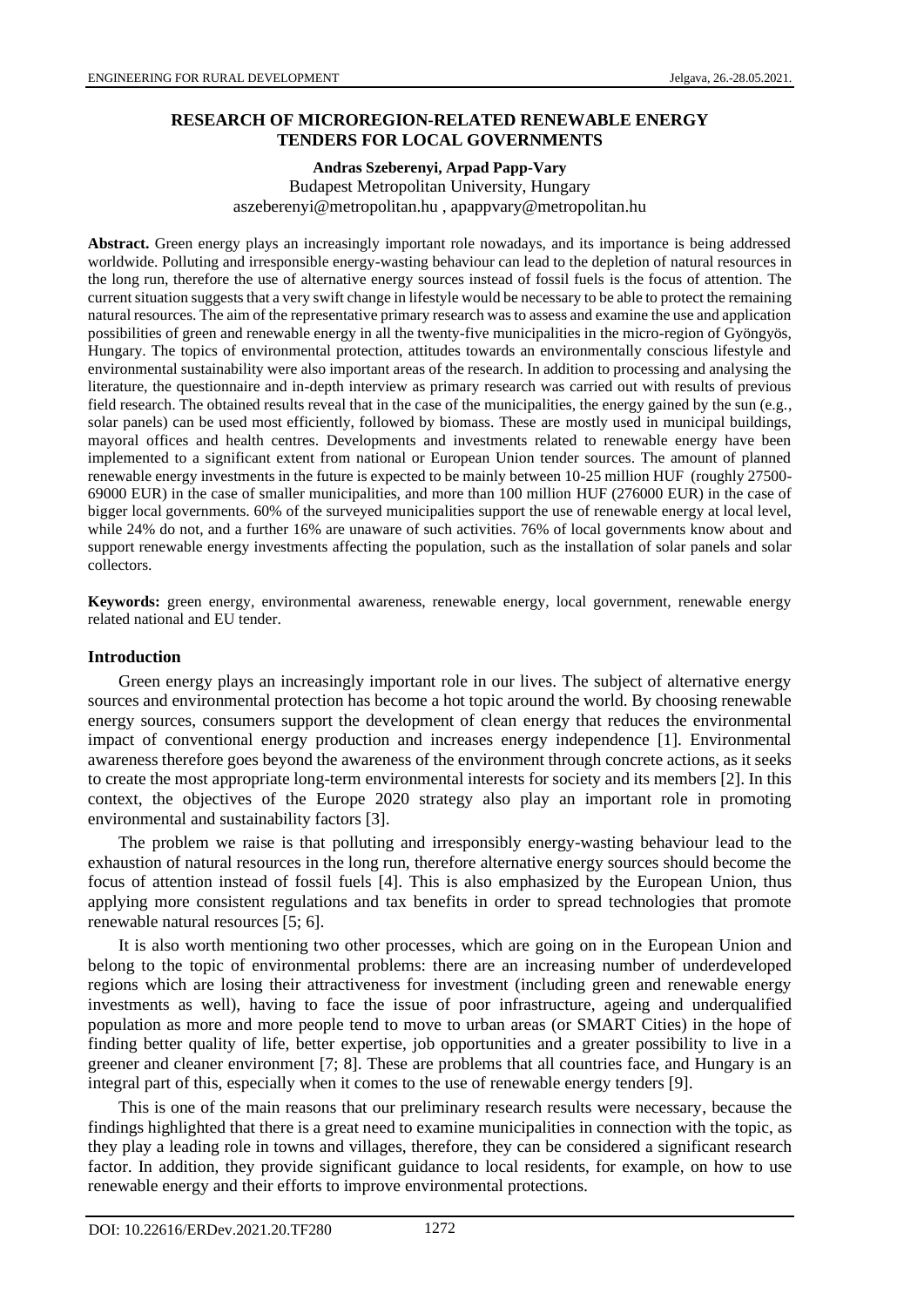Based on the preliminary literature, our own practical experience and preliminary research, we sought to confirm/reject the following hypotheses:

*Hypothesis* 1: Local governments play a very important role in influencing the environmental awareness and environmental attitudes of the population in the study area.

*Hypothesis* 2: Territorial and rural development programmes/tenders help achieve the environmental objectives of the European Union at the level of the examined region.

*Hypothesis* 3: The examined local governments have limited opportunities in terms of waste management; therefore, they cannot support environmental protection at a local level.

The aim of the representative primary research is therefore to present the attitude of the municipalities at a micro-region level and the possibilities of their development with the help of tenders regarding renewable energy, as well as their future tenders and ones that had already been implemented.

The questionnaires were filled out by the deputies, notaries and mayors of 25 local governments in person – depending on who could provide more specific information regarding the research questions. The individual visits made it possible to conduct an extended, interview-based survey, where additional useful information was shared by the interviewed municipal leaders. The planned number of interviews was carried out as expected, because at least one person from each local government took part in the research.

The questionnaire was divided into topics, which primarily covered the general and targeted use of renewable energy. It also surveyed the sources and amounts of such investments in the case of municipalities (if there were any) and examined what additional opportunities they had to apply for relevant tenders. One of its parts also contains the issues of waste collection, its management and the possibility factors of local governments supporting environmental protection at a local level.

#### **Materials and methods**

Hungary is divided into 9 different regions. There are 3 counties in the Northern Hungary region, of which Heves County was the focus of our research. The county is divided into 7 micro-regions (Bélapátfalva, Eger, Füzesabony, Gyöngyös, Hatvan, Heves, Pétervására), of which the micro-region of Gyöngyös was chosen for our study. [10]. The size of the micro-region is  $751 \text{ km}^2$  and its population is 69,833 [11]. The local governments of all 25 settlements in the micro-region participated in the research, therefore the results can be considered fully representative. The part of the research presented by us in this study was realised between the time interval 2018/2019.

As several settlements operate merged local governments due to the size of the villages, their structure can be categorized according to three types. The first includes towns that have separate local governments, of which there are two. The second group consists of villages that have separate local governments, of which there are twelve. The third group includes villages that do not have a separate local government, of which there are eleven.

The questionnaire was prepared for local governments and consisted of 23 questions, the first part of which surveyed the forms of using renewable energy sources, the implementation of their sources, and the extent of investments and tenders in this connection. In the second part of the questionnaire, we covered soil and water quality, methods of selective waste collection, air quality during the heating season, attitudes towards local environmental protection and support for renewable energy.

Three different research questions were formulated in connection with our primary research:

- the first question is related to the position and role of local governments in terms of environmental awareness;
- the second is connected to the possibilities of contributing to the prevention and solution of environmental problems locally;
- the third question is about the main factors of the examined municipalities related to environmental awareness and protection.

The logical framework of the research is presented in Table 1.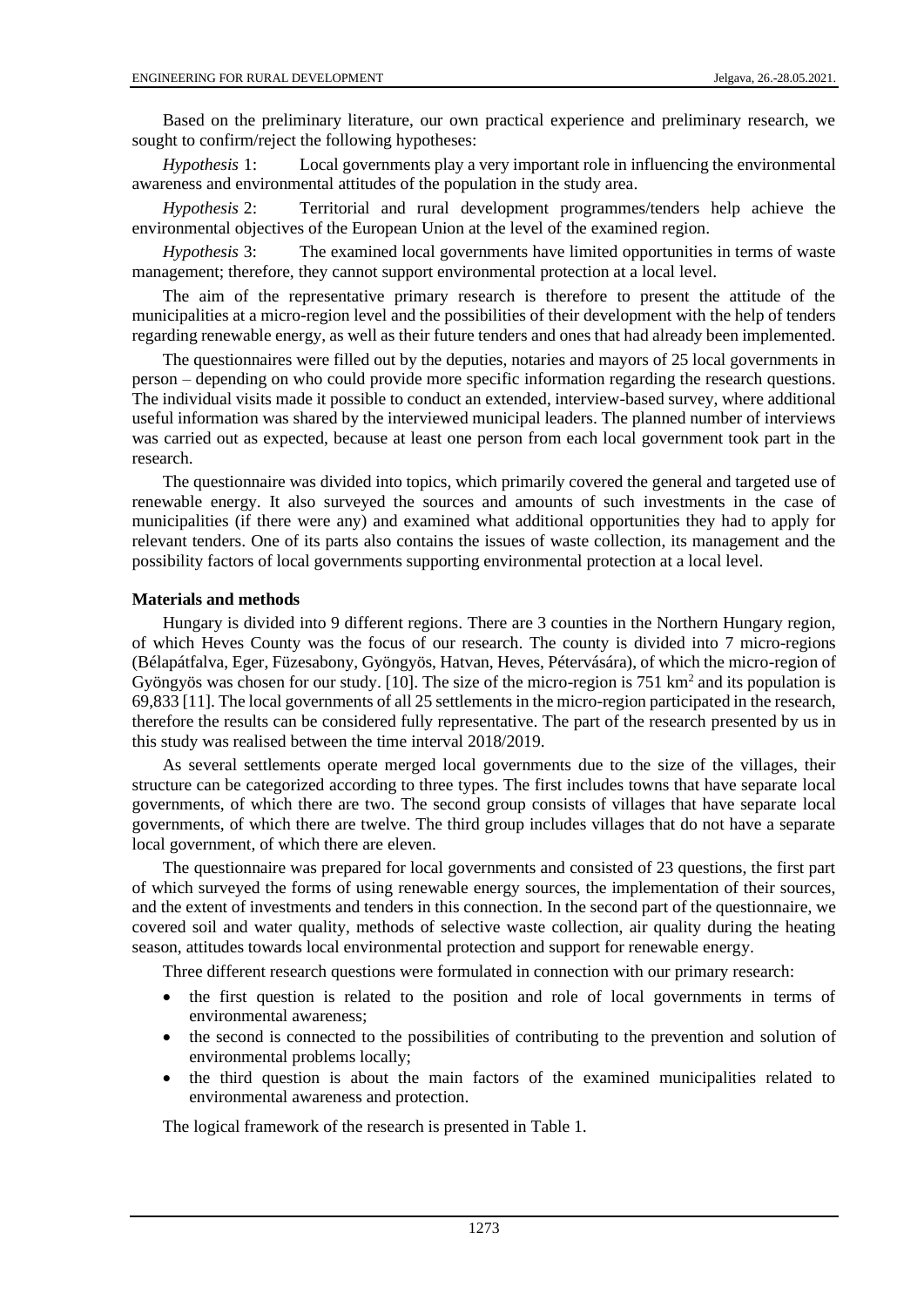Table 1

| <b>Research objective</b>                                                                                                                                                                                                                             | <b>Research question</b>                                                                                                                                                                                                                                                                                                                                                                                   | <b>Research method</b>                                                                                                        |
|-------------------------------------------------------------------------------------------------------------------------------------------------------------------------------------------------------------------------------------------------------|------------------------------------------------------------------------------------------------------------------------------------------------------------------------------------------------------------------------------------------------------------------------------------------------------------------------------------------------------------------------------------------------------------|-------------------------------------------------------------------------------------------------------------------------------|
| The study of municipalities $-$ as a<br>key target group for rural and<br>regional development $-$ in the micro-<br>region of Gyöngyös (Hungary) along<br>the topics of renewable energy,<br>environmental awareness and<br>environmental protection. | <b>Q1:</b> What is the position and role of<br>local governments in terms of<br>environmental awareness?<br><b>Q2:</b> How is it possible to contribute<br>to the prevention and solution of<br>environmental problems locally (at<br>the level of municipalities)?<br><b>Q3</b> : What can be the main factors of<br>the examined municipalities related<br>to environmental awareness and<br>protection? | Questionnaire<br>survey $(N = 25)$ ,<br>descriptive<br>statistics, content<br>analysis (regarding<br>open-ended<br>questions) |

**Logical framework of the research**

*Note.* "Q" stands for the number of research questions. "*N*" stands for the number of local governments that participated in the primary research. Source: Own research

#### **Results and discussion**

In the first question of the survey for local governments we wanted to know whether the municipalities or institutions maintained by them use any of the renewable energy sources we had listed, and if so, which type they use and where they use it. In the case of the 25 local governments surveyed, the three energy sources indicated in Table 2 are used, especially biomass and solar energy.

Possible responses also included geothermal, hydropower and wind power, but none of these were used by the municipalities at the time of the primary research. During the personal interviews, the respondents repeatedly highlighted that the energy that can be used most efficiently is energy gained from the sun (especially through solar panels), followed by biomass. One of the reasons emphasized by them was the location of the villages, as they are located close to the Mátra Mountains, the highest mountain range in Hungary with a maximum elevation at 1,014 meters, therefore the benefits of altitude can be better utilized and sunshine duration is adequate. The results obtained also highlight that biomass is mostly used in municipal buildings, mayor's offices, health care centres, kindergartens, schools, integrated community and service spaces, and doctor's offices – in one case, it was even used in a castle.

Table 2

| Type of energy source | <b>Place of use</b>                                                                                                                                                                                                          |  |
|-----------------------|------------------------------------------------------------------------------------------------------------------------------------------------------------------------------------------------------------------------------|--|
| <b>Biomass</b>        | primary and secondary schools<br>kindergartens<br>mayor's offices<br>castle<br>municipal buildings<br>doctor's offices<br>gyms (built-in heating)<br>health care<br>integrated community spaces<br>centres<br>service spaces |  |
| <b>Biogas</b>         | wastewater treatment plants<br>halls of swimming pool buildings                                                                                                                                                              |  |
| Solar                 | solar panels in kindergarten and primary school buildings<br>solar panels and solar collectors in municipal buildings for<br>water heating                                                                                   |  |
| Not using             | 20% of the local municipalities                                                                                                                                                                                              |  |

### **Renewable energy sources used by the municipalities involved in the research – distribution by place of use**

*Note.* In the case of the presented research results, the number of participants is hereinafter indicated by the letter " $N$ ". Source: Own research,  $N = 25$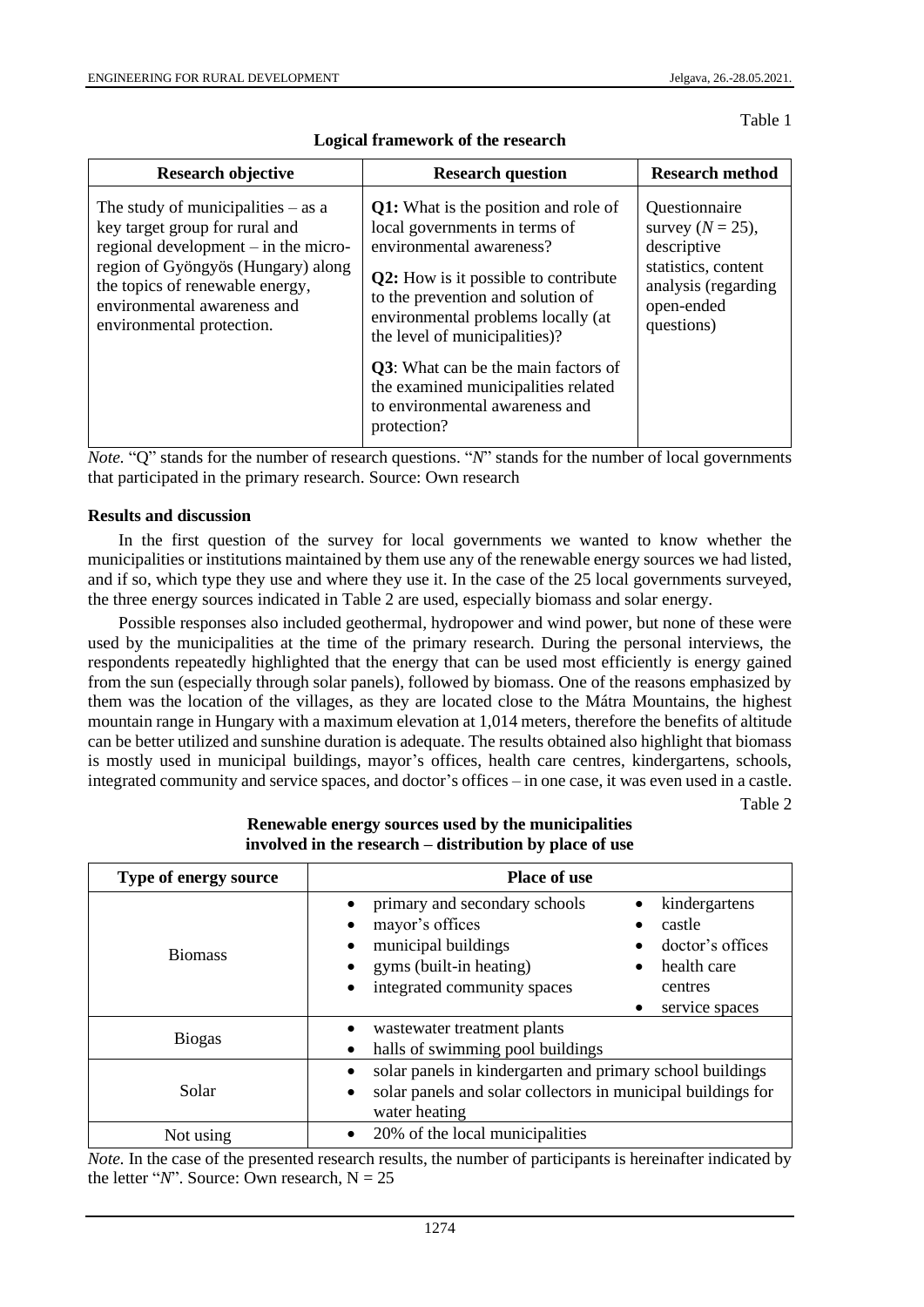We also examined the sources that the local governments used to implement these developments and investments. Due to the nature of the open-ended question, respondents were able to mention multiple grant sources. As mentioned above, 20 local governments participated in tender-supported investments regarding renewable energy, therefore Fig. 1 only shows the distribution of these local governments. Based on the results obtained, the 20 municipalities implemented a total of 35 renewable energy investments, which were categorized as follows: [12;13]:

1) European Union tender source (23%) in the case of 8 municipalities; 2) KEHOP (Environment and Energy Operational Programme) tender source (14%) in the case of 5 municipalities; 3) TOP (Territorial and Settlement Development Operational Programme) tender source (9%) in the case of 3 municipalities; 4) National tender source (34%) in the case of 12 municipalities; 5) Municipality sources (20%) in the case of 7 municipalities.

The developments and investments related to renewable energy were implemented from some Hungarian tender source (e.g., Széchenyi 2020) to a significant extent (34% - see Fig. 1). The percentage of the funding was 70-90%, and municipalities had to cover the remaining 10-30% from their own resources. If the municipality cannot comply with the specifications provided in the tender documentation during the evaluation process, not only will they have to reimburse the tender amount, but the municipality may also expect an additional penalty.

The European Union source was the second most used tender source (in about 23%), which allowed 100% application support in several cases, for example in the settlements Mátraszentimre and Nagyréde. This also fully covered other costs such as finding professionals, installing and maintaining solar panels, managing mandatory periodic check-ups or warranty problems, etc. In terms of forms of financing, own municipal resources accounted for 20% of all tenders, mostly in terms of biomass and the modernisation of heating technology. The combined use of tender sources also appeared, for example in the case of Markaz (TOP 3.2.1-16 + use of own resources) Gyöngyös (EU + KEHOP + domestic tenders + own resources) and Vámosgyörk ( $EU + KEHOP + own$  resources), where interdependent or – in some cases – complementary renewable energy tender projects were implemented.





The primary research also surveyed how long it takes for these investments to pay off, according to the municipalities, defined at the level of annual savings. Based on the results, 5% of the municipalities claim that it takes less than 2 years for the investment to pay off. 20% think that the amount invested in developments will pay off in about 2-3 years, which can be considered a more realistic data in the case of biomass and biogas (and also in the case of solar energy, if it operates very efficiently). Most municipalities (about 35%) believe that it will take about 4-5 years for the investment to pay off, which is already closer to the real duration in the case of solar energy, but in order for it to happen, outstanding sunshine duration and a proper storage for the generated electricity is needed.

The next question examined the average amount of tender investments, the distribution of which is shown in Fig. 2. The question was defined according to six categories, five of which include some amount, while the sixth option is "no investment planned", but this is not relevant for the figure.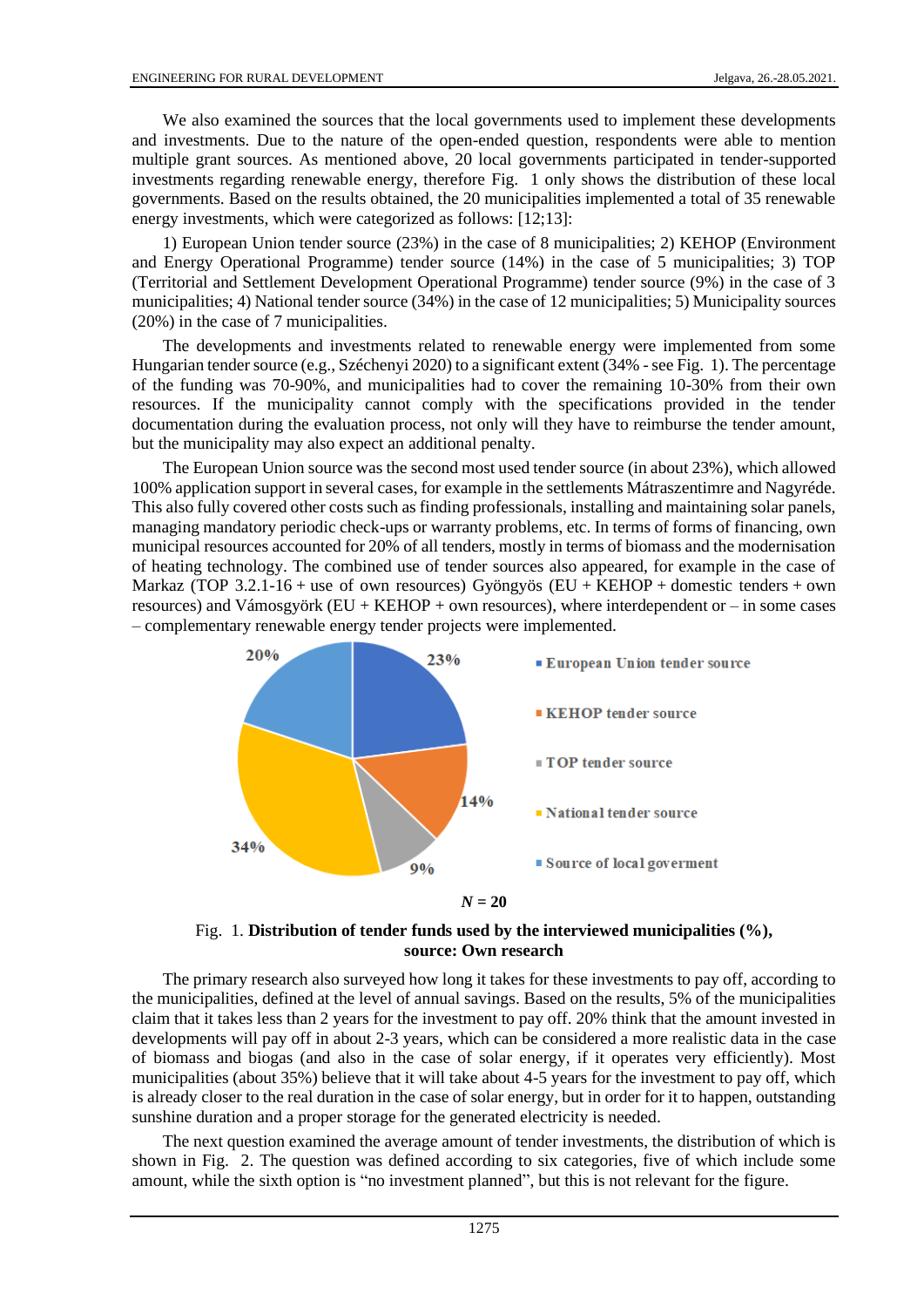In the case of 20 participating local governments, the result includes the amount of money per municipality, divided into five categories in the examined period of January 2018 to December 2019.

Based on the figure, it can be stated that in the case of 40% of the local governments that participated, the extent of investment was less than 10 HUF million (27500 EUR), which includes 8 local governments. There was a slightly larger investment in the case of 30% of the local governments, which meant an investment amount of more than 10 HUF million (27500 EUR) but less than 25 million HUF (69000 EUR). In the case of 15%, the extent of investments and developments was more than 25 million HUF (69000 EUR), but less than 50 million HUF (138000 EUR), and in the case of another 10% it was a relatively high amount, which meant more than 50 million HUF (138000 EUR), but less than 100 million HUF (276000 EUR). There was only one municipality that exceeded the total value of 100 million HUF (276000 EUR) as total investment budget.

In several cases, factors of problems related to the question were mentioned, which highlighted the lack of the municipalities' own financial resources. Another raised problem was the financing problems related to public procurement (lack of own contribution); the lack of professionals and supervisory bodies already mentioned above (e.g. it cannot be an energy producer or it can only be an energy producer if certain criteria are met); in the case of solar panels already installed, there is no professional who can check them regularly; accounting difficulties arising during the tender, subsequent funding deficit; the repair or replacement of already installed but defective devices and panels under suitable conditions is in many cases only partially possible or not possible at all; the process is usually very long and cumbersome, which in many cases can take weeks, months, or in more drastic cases even 1 year; and during the maintenance period, the municipalities are obliged to provide annual reports to the managing authority, which involves several additional administrative tasks.



### Fig. 2. **Distribution of the average amount of real investments in the case of the examined local governments in the period of 2018-2019 (%), source: Own research**

The planning of future investments in renewable energy also includes the approximate amount of investments planned by the surveyed municipalities. We also addressed this in a separate question, in which case the municipalities could choose from 6 different categories – 5 categories included a specific amount, and a "no investment planned" option was included, but this was not indicated by any of the municipalities, suggesting that all of them plan some kind of investment in renewable energy. The division of the categories and the amounts planned by the municipalities of corresponding settlements are shown in Table 3.

It is clear from the obtained results that a significant part of the local governments in the microregion of Gyöngyös plan to invest more than 25 million HUF (more than 69000 EUR) in renewable energy sources from 2020. It is interesting to compare that the size of the settlements and the number of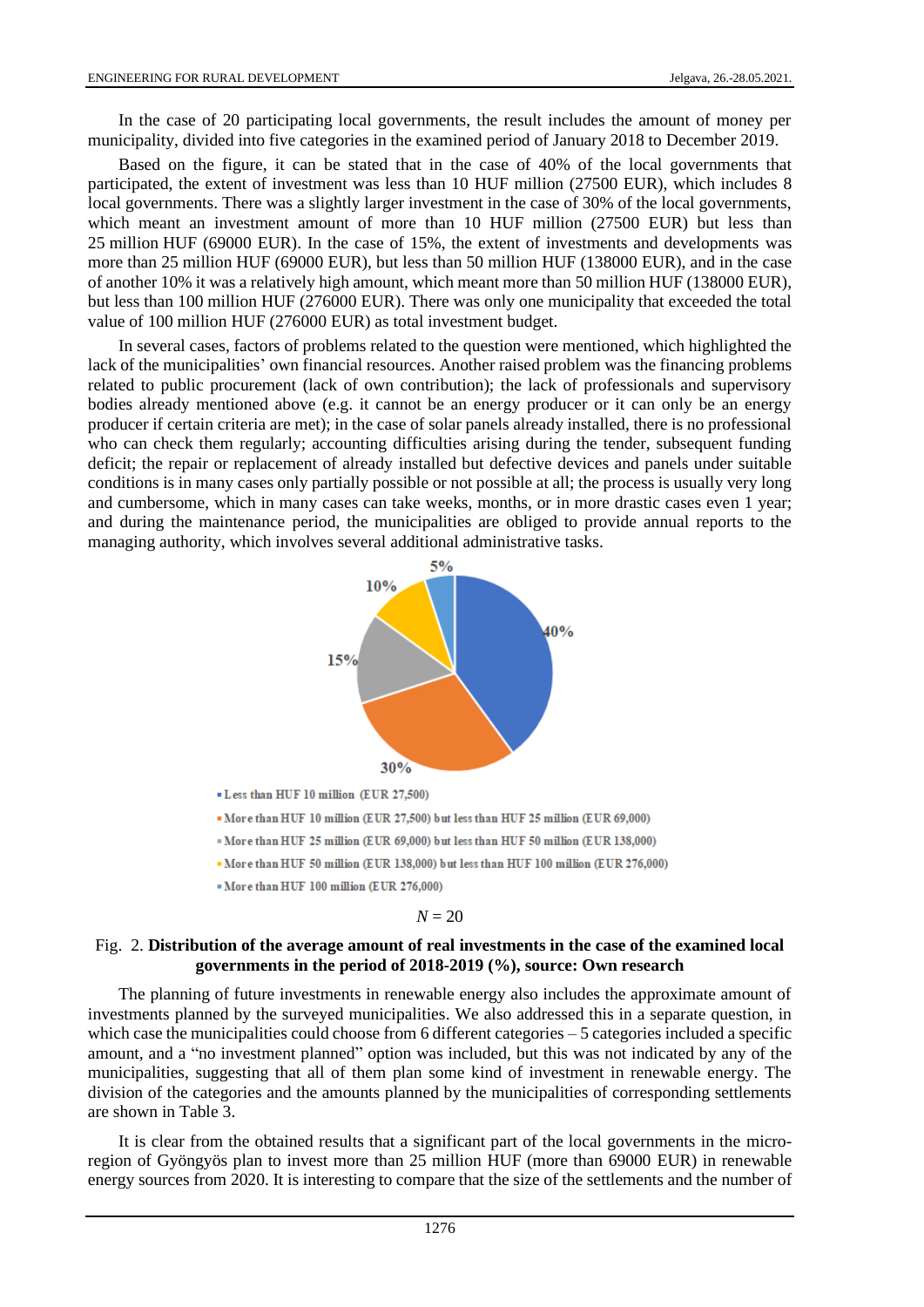people living there differ significantly in many cases – for example, in 2019 Gyöngyös (the largest town in the micro-region) had a population of 29036, while Visonta (one of the smallest villages) had a population of 1,250. Still, both settlements plan to invest more than 100 million HUF (more than 276000 EUR). One of the possible reasons for this is the presence of the Mátra Power Plant in Visonta, which, in any case, is an advantage for the settlement in tenders. It seems typical that most of the smaller villages with a population of less than 3000 are planning investments of less than 10 million HUF (less than 27500 EUR). During the oral interviews, one of the problems emphasized by the mayors was the lack of own contribution, significantly limiting the effectiveness of participation in tenders. Another problem is that some tenders are interlinked – therefore, as long as they do not implement the first level, they cannot apply for the next investment, thus blocking the success of the process.

Table 3

| <b>Extent of planned investments</b> | Local governments belonging to the municipality |  |
|--------------------------------------|-------------------------------------------------|--|
| Less than 10 million HUF             | Adács, Atkár, Domoszló, Halmajugra, Kisnána,    |  |
|                                      | Ludas, Nagyfüged, Visznek                       |  |
| More than 10 million HUF but         | Gyöngyösoroszi, Gyöngyöstarján, Karácsond,      |  |
| less than 25 million HUF             | Markaz, Szűcsi, Vécs                            |  |
| More than 25 million HUF but         | Abasár, Gyöngyöshalász, Gyöngyöspata,           |  |
| less than 50 million HUF             | Mátraszentimre, Pálosvörösmart                  |  |
| More than 50 million HUF but         | Detk, Nagyréde                                  |  |
| 100 million HUF                      |                                                 |  |
| More than 100 million HUF            | Gyöngyös, Gyöngyöstarján, Gyöngyössolymos,      |  |
|                                      | Vámosgyörk, Visonta                             |  |
| No investment planned                |                                                 |  |

# **Extent of the municipalities' planned future investments in terms of renewable energy sources, source: own research**

We have examined several issues related to waste collection and its management, of which the following are worth mentioning. Some municipalities have limited opportunities in terms of waste management, but this does not prevent local governments from supporting environmental protection at a local level. Table 4 shows how and at what level municipalities support this, divided into four different factors. The table also includes municipalities that do not support local environmental protection. It was possible to indicate multiple factors to answer this question.

Table 4

# **Factors of the examined municipalities with a focus on environmental protection , source: Own research, N = 25**

| <b>Factors</b>                                                  | <b>Settlements</b>                |
|-----------------------------------------------------------------|-----------------------------------|
| Kindergartens, primary and secondary schools in the             | Abasár, Gyöngyös,                 |
| settlement also support it through garbage collection and       | Gyöngyössolymos, Markaz,          |
| environmental protection programmes (green                      | Nagyréde, Pálosvörösmart, Szűcsi, |
| kindergarten/school), which also contribute to the conscious    | Vámosgyörk, Visonta, Visznek      |
| education of children.                                          |                                   |
| The local population of the settlement pay special attention to | Detk, Gyöngyös, Karácsond,        |
| environmental protection, which is also supported and           | Markaz, Mátraszentimre,           |
| financed by local governments – for example, by creating a      | Nagyréde, Pálosvörösmart,         |
| special environmental protection fund.                          | Vámosgyörk                        |
| They join national programs and tenders and organise            | Abasár, Gyöngyös, Gyöngyöspata,   |
| garbage collection campaigns to encourage the population to     | Gyöngyössolymos,                  |
| change their attitudes.                                         | Gyöngyöstarján, Mátraszentimre,   |
|                                                                 | Nagyfüged, Nagyréde,              |
|                                                                 | Pálosvörösmart, Vámosgyörk,       |
|                                                                 | Visonta                           |
| They do not support local environmental protection.             | Atkár, Adács, Domoszló,           |
|                                                                 | Gyöngyöshalász, Gyöngyösoroszi,   |
|                                                                 | Halmajugra, Kisnána, Ludas, Vécs  |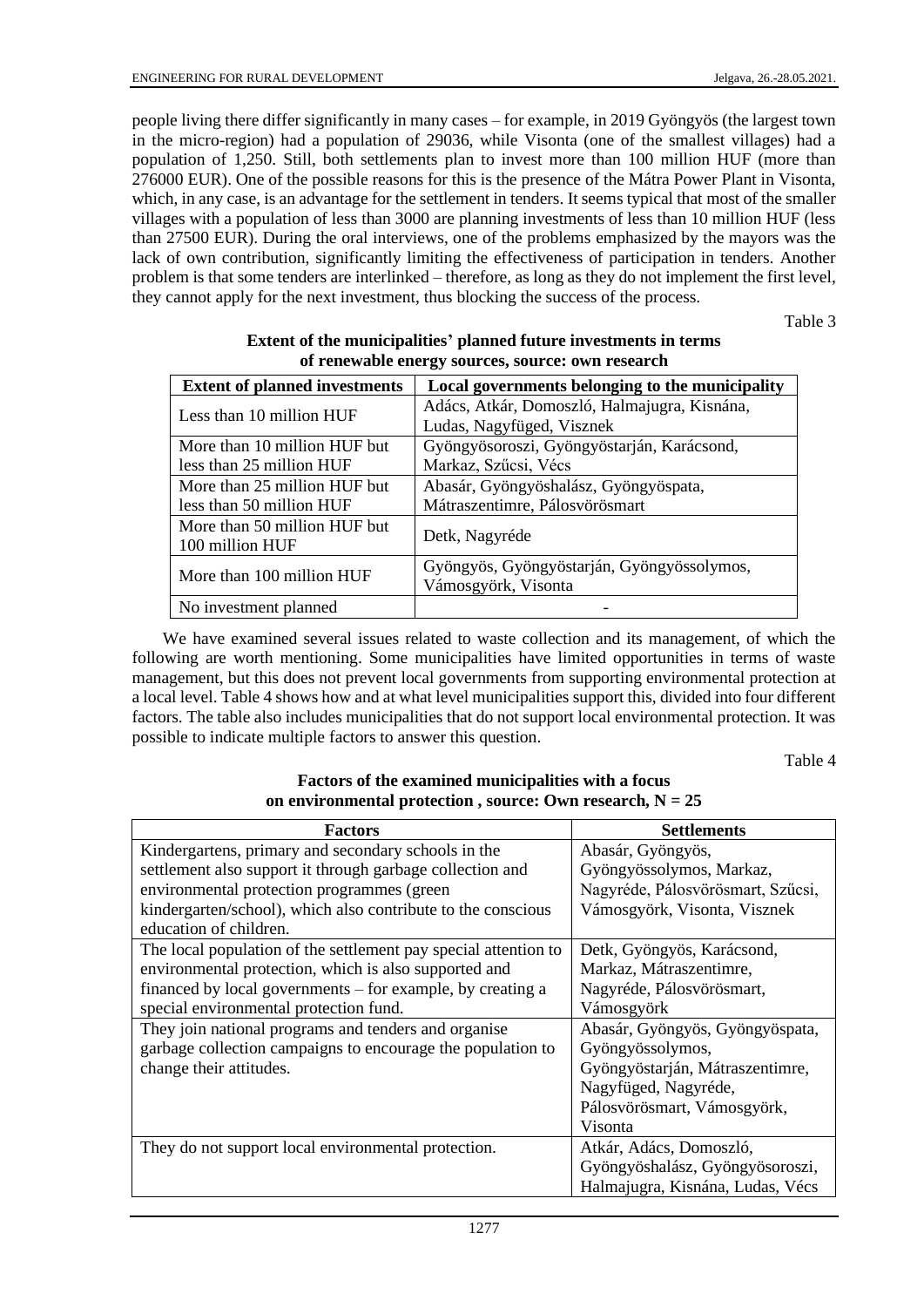The first factor in the table mostly concerns kindergartens and schools, which contribute to the conscious education of children through garbage collection and environmental programmes. According to the results obtained, this factor is typical of 40% of the municipalities (and the settlements they belong to). The second factor is characterizing 32% of the municipalities and mainly concerns the local population. The third factor concerns national programmes, tenders and the planning of garbage collection campaigns, with which they would like to encourage the population to change their attitude as soon as possible. This factor is most characteristic of the settlements surveyed, as 44% of them said it was important. The last factor characterizes settlements that are unable to support local environmental protection for some reason (e.g., financing problems). This factor affects 36% of the settlements, which is a significant number in our opinion, as more than a third of the district's settlements do not contribute to environmental protection in this sense.

### **Conclusions**

Summarising the research results, the following answers to the research questions and hypotheses can be given:

Based on the results obtained in the case of the first research question – examining the position and role of local governments in terms of environmental awareness – it can be concluded that the local governments play a relatively significant role in the use of renewable energy sources at local level. One proof of this is that 80% of the local governments that participated in the representative primary research use biomass, biogas and solar energy in several places like primary and secondary schools, mayor's offices, municipal buildings, community spaces and health care centres. These have been implemented through various tenders (e.g., the European Union tenders, KEHOP tenders, but mostly national tenders), and in 45% of cases the majority of investments were between HUF 10 million HUF (HUF 27500 HUF) and 50 million HUF (138000 EUR). Therefore, we consider the first hypothesis justified.

The second research question was about how the local governments can contribute to the prevention and solution of environmental problems locally. Although we have only been able to present a smaller part of our research, it is clear from these results that the future priority of local governments is to invest in renewable energy tenders as much as possible. Local government leaders who participated in the research repeatedly emphasised that this will be their main focus in the future as well. Because of these results we consider the second hypothesis partially justified. To give an example the results of the research show that four fifths of the municipalities' typically small but still implemented investments related to renewable energy were based on area/rural development sources. In this respect, the contribution of the programmes in question can be demonstrated after all. If we also consider the result that municipal actions and investments related to the topic have an impact on increasing the environmental awareness of the population, the contribution of the programmes to the environmental goals of the European Union (and Hungary) cannot be refuted. In view of this, the synchronization of tender systems and opportunities with the results, the increased support of municipalities, and the use of online communication systems are strongly recommended.

The third research question was related to the main factors of the examined local governments in connection with environmental awareness and protection. The primary research showed that although there are local governments that have limited opportunities in terms of waste management, this does not prevent them from supporting environmental protection at local level. Three relevant factors were identified (1) garbage collection and environmental protection programmes, 2) creating special environmental protection fund, 3) joining national programmes and tenders – organise garbage collection campaigns to encourage the population to change their attitudes), which can support environmental awareness. More importantly, several of the local governments examined use more than one factor. In connection to this research question, the third hypothesis – which was that the examined local governments have limited opportunities in terms of waste management, therefore they cannot support environmental protection at a local level – is rejected.

Although local governments are trying to make the most of their limited possibilities, there are still many settlements that are unable to contribute to local environmental protection. For these reasons, it is certainly worthwhile to continue research in this direction.